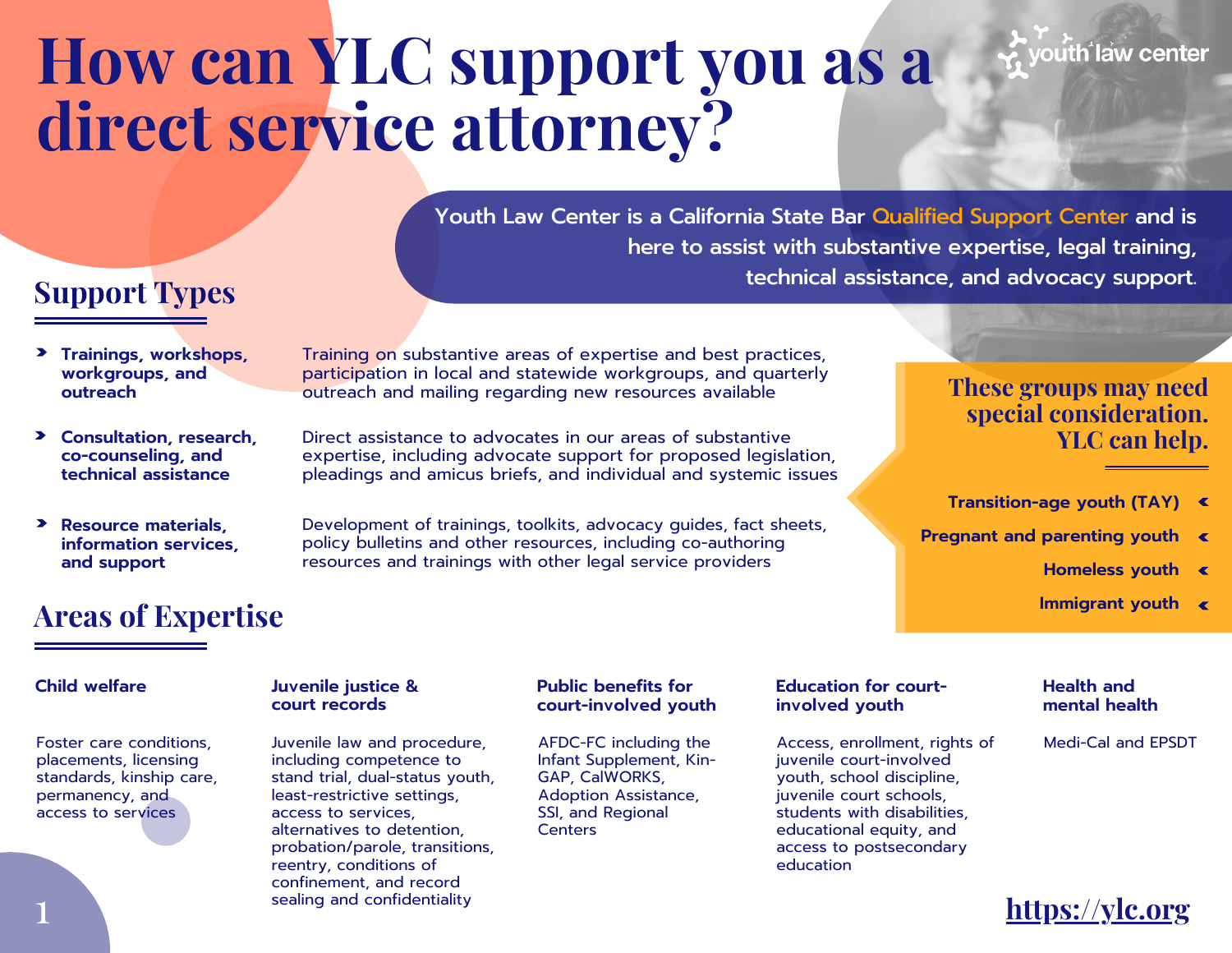## **Areas of Expertise, cont'd**

#### **Housing issues affecting system-involved youth and their families**

Foster care conditions, placements, licensing standards, kinship care, permanency, and access to services

#### **Immigrant-related issues**

Children in federal custody, special immigrant juvenile status, language, and culturally accessible programs and services

#### **Fees, fines, and other Language access juvenile court systemimposed costs**

Support, restitution, supervision, records, treatment, and other services

### **Civil practice issues in child advocacy**

Guardian ad litem and other representation issues for minors



Youth and families with limited English proficiency

## **Calling all Youth Advocates—Join YLC's Practice Support Networks**

### **Transition-Age Youth (TAY) Civil Legal Practice Exchange Pathways to Higher Education Practice Exchange**

The TAY Civil Legal Practice Exchange is a group of civil legal advocates across California that convenes regularly to share resources, exchange technical assistance, develop referral pathways, and identify recurring issues related to the civil legal needs of transition-age young people. The Practice Exchange provides monthly webinars for advocates on a variety of TAYspecific topics including housing, access to services, and transition-planning among many others. We also host a monthly workshopping hour which offers a more interactive, collaborative space to brainstorm and problem-solve around recurring issues in TAY advocacy work across the state. Contact Marisa Lopez-Scott, Staff Attorney, at [mlopez@ylc.org](mailto:mlopez@ylc.org) for more information or to join.

YLC's Pathways to Higher Education project advocates for expanded access to postsecondary education opportunities for young people who are or have been involved in the California juvenile justice system. The Pathways project reimagines higher education as an alternative to incarceration and a support system equipping youth to live in their community and find success. The Pathways Practice Exchange is an info-sharing, capacity-building resource that supports the work of a broad range of stakeholders in the field—advocates, college faculty and staff, probation officers, students, and others—offering a space to share resources, discuss best practices, and brainstorm ways through challenges to the Pathways vision. For more info, contact Katie Bliss, YLC's CA Higher Ed Coordinator, at [kbliss@ylc.org.](mailto:kbliss@ylc.org)

- **Preventing [Involuntary](https://www.ylc.org/wp-content/uploads/2020/11/Preventing-Involuntary-Exits-from-THP-Plus_Final.pdf) Exits from THP-Plus: An Advocacy Guide**
- **College Is For Everyone! A California Financial Aid Guide for Youth with Juvenile Justice [Involvement](https://www.ylc.org/wp-content/uploads/2020/11/YLC-Financial-Aid-Guide-for-Juvenile-Justice-Involved-Youth-rev.2020.03.pdf)**
- **A New Deal for Transition Age Foster Youth in [California:](https://www.ylc.org/wp-content/uploads/2020/07/YLC_A-New-Deal-for-Transition-Age-Foster-Youth.pdf) A Policy Roadmap for Ensuring A Resilient Recovery After Covid-19**
- **[Advocating](https://ylc.org/wp-content/uploads/2019/05/Connected-Placements-Toolkit.pdf) for the Most Connected Placement: A Guide to Reducing the Use of Group Care**

## **Recent YLC Resources**